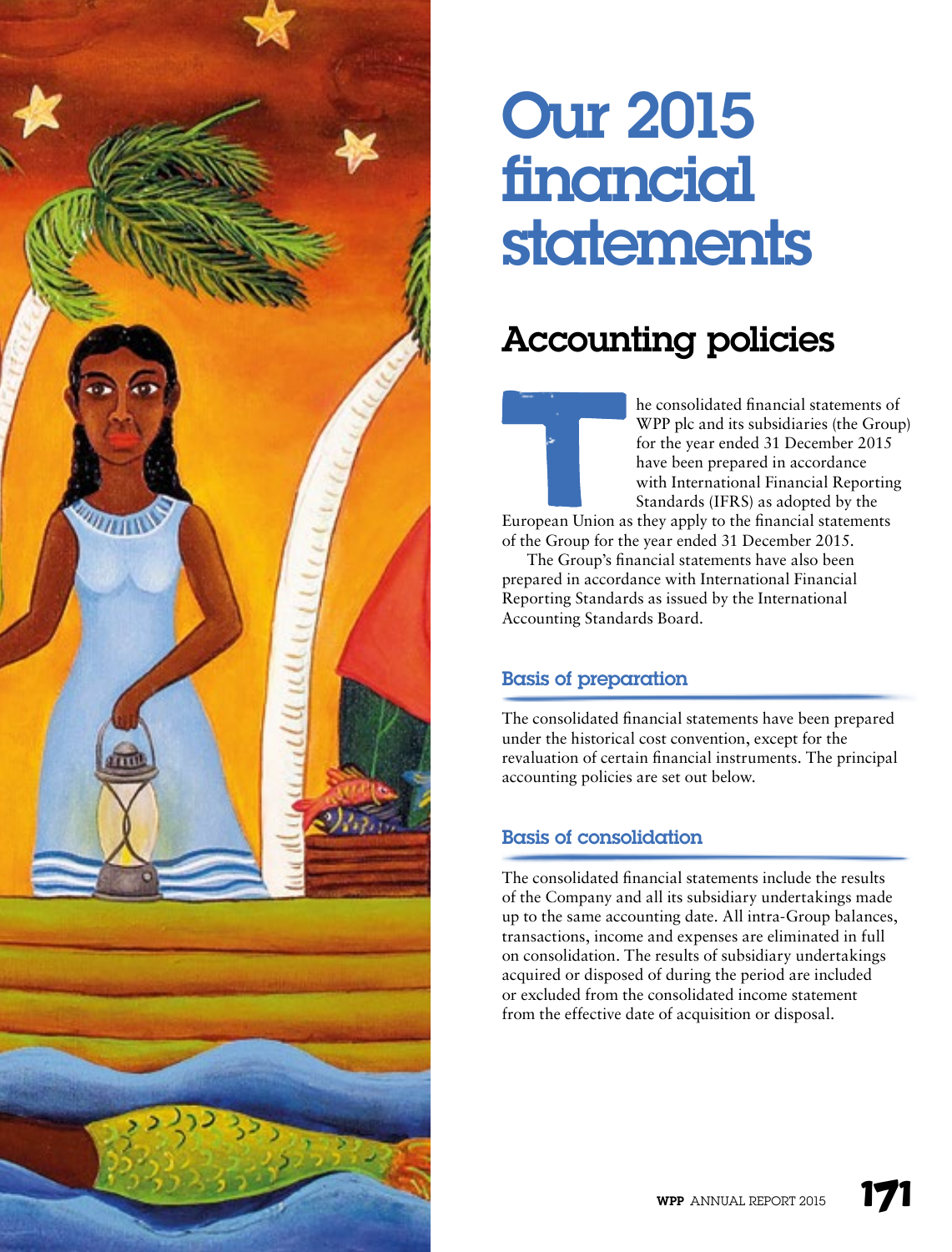#### Goodwill and other intangible assets

Intangible assets comprise goodwill, certain acquired separable corporate brand names, acquired customer relationships, acquired proprietary tools and capitalised computer software not integral to a related item of hardware.

Goodwill represents the excess of fair value attributed to investments in businesses or subsidiary undertakings over the fair value of the underlying net assets, including intangible assets, at the date of their acquisition.

Goodwill impairment reviews are undertaken annually or more frequently if events or changes in circumstances indicate a potential impairment. The carrying value of goodwill is compared to the net present value of future cash flows derived from the underlying assets using a projection period of up to five years for each cash-generating unit. After the projection period a steady growth rate representing an appropriate long-term growth rate for the industry is applied. Any impairment is recognised immediately as an expense and is not subsequently reversed.

Corporate brand names, customer relationships and proprietary tools acquired as part of acquisitions of businesses are capitalised separately from goodwill as intangible assets if their value can be measured reliably on initial recognition and it is probable that the expected future economic benefits that are attributable to the asset will flow to the Group.

Certain corporate brands of the Group are considered to have an indefinite economic life because of the institutional nature of the corporate brand names, their proven ability to maintain market leadership and profitable operations over long periods of time and the Group's commitment to develop and enhance their value. The carrying value of these intangible assets is reviewed at least annually for impairment and adjusted to the recoverable amount if required.

Amortisation is provided at rates calculated to write off the cost less estimated residual value of each asset on a straight-line basis over its estimated useful life as follows:

- Brand names (with finite lives) 10-20 years.
- **Customer-related intangibles 3-10 years.**
- Other proprietary tools 3-10 years.
- Other (including capitalised computer software)
- $-3-5$  years.

#### Contingent consideration

Contingent consideration is accounted for in accordance with IFRS 3 Business Combinations. Contingent consideration only applies to situations where contingent payments are not dependent on future employment of vendors and any such payments are expensed when they relate to future employment.

Future anticipated payments to vendors in respect of contingent consideration (earnout agreements) are initially recorded at fair value which is the present value of the expected cash outflows of the obligations. The obligations are dependent on the future financial performance of the interests acquired (typically over a four- to five-year period following the year of acquisition) and assume the operating companies improve profits in line with directors' estimates. The directors derive their estimates from internal business plans together with financial due diligence performed in connection with the acquisition.

Subsequent adjustments to the fair value are recorded in the consolidated income statement within revaluation of financial instruments.

#### Property, plant and equipment

Property, plant and equipment are shown at cost less accumulated depreciation and any provision for impairment with the exception of freehold land which is not depreciated. The Group assesses the carrying value of its property, plant and equipment to determine if any impairment has occurred. Where this indicates that an asset may be impaired, the Group applies the requirements of IAS 36 Impairment of Assets in assessing the carrying amount of the asset. This process includes comparing its recoverable amount with its carrying value. Depreciation is provided at rates calculated to write off the cost less estimated residual value of each asset on a straight-line basis over its estimated useful life, as follows:

- Freehold buildings 50 years.
- Leasehold land and buildings over the term
- of the lease or life of the asset, if shorter.
- Fixtures, fittings and equipment 3-10 years.
- Computer equipment  $-3-5$  years.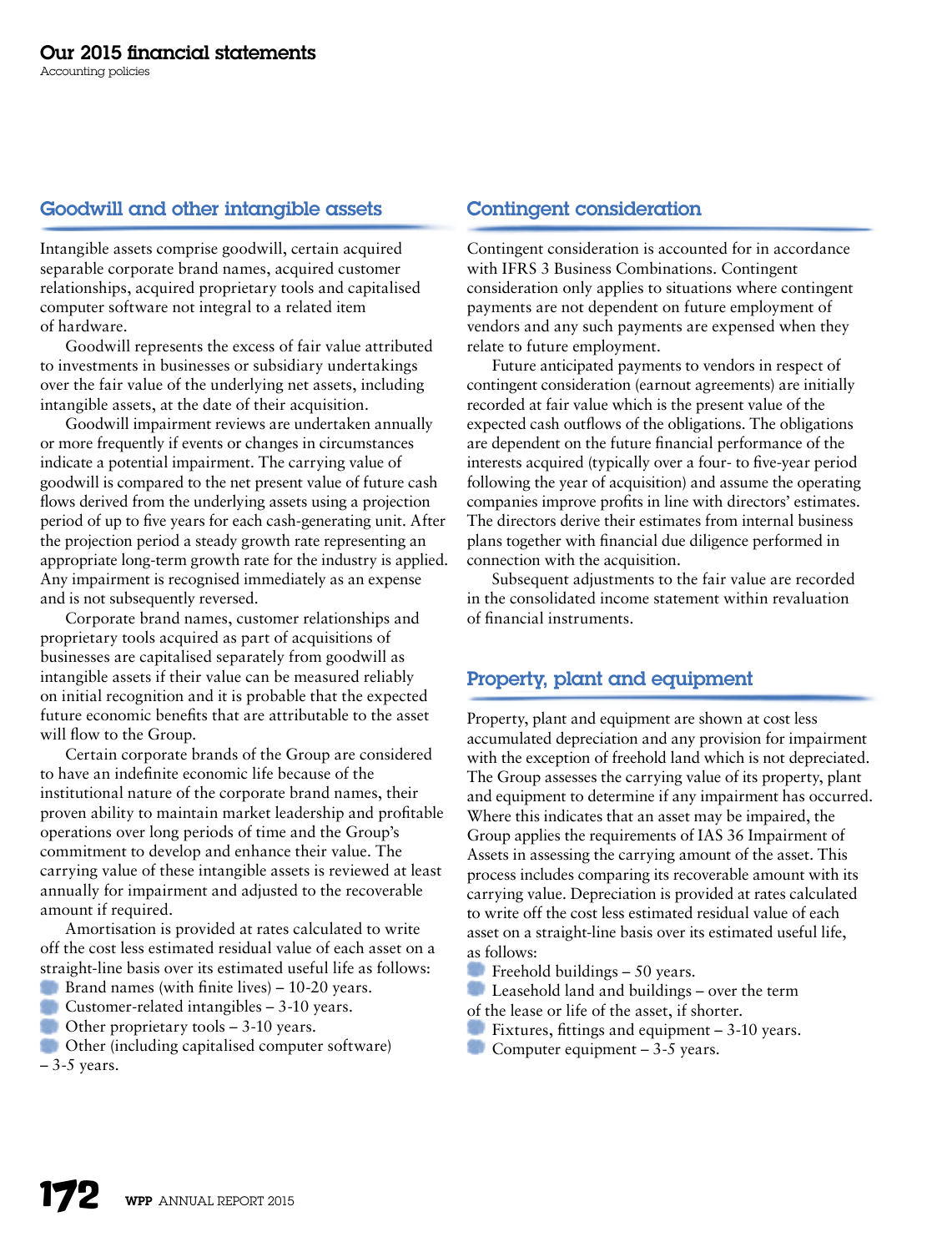#### Interests in associates and joint ventures

An associate is an entity over which the Group has significant influence. In certain circumstances, significant influence may be represented by factors other than ownership and voting rights, such as representation on the Board of Directors.

The Group's share of the profits less losses of associate undertakings net of tax, interest and non-controlling interests is included in the consolidated income statement and the Group's share of net assets is shown within interests in associates in the consolidated balance sheet. The Group's share of the profits less losses and net assets is based on current information produced by the undertakings, adjusted to conform with the accounting policies of the Group.

The Group assesses the carrying value of its associate undertakings to determine if any impairment has occurred. Where this indicates that an investment may be impaired, the Group applies the requirements of IAS 36 in assessing the carrying amount of the investment. This process includes comparing its recoverable amount with its carrying value.

The Group accounts for joint venture investments under the equity method which is consistent with the Group's treatment of associates.

#### Other investments

Other investments are designated as 'available for sale' and are shown at fair value with any movements in fair value taken to equity.

On disposal the cumulative gain or loss previously recognised in equity is included in the profit or loss for the year.

#### Inventory and work in progress

Work in progress is valued at cost, which includes outlays incurred on behalf of clients and an appropriate proportion of directly attributable costs and overheads on incomplete assignments. Provision is made for irrecoverable costs where appropriate. Inventory is stated at the lower of cost and net realisable value.

#### Trade receivables

Trade receivables are stated net of provisions for bad and doubtful debts.

#### Foreign currency and interest rate hedging

The Group's policy on interest rate and foreign exchange rate management sets out the instruments and methods available to hedge interest and currency risk exposures and the control procedures in place to ensure effectiveness.

The Group uses derivative financial instruments to reduce exposure to foreign exchange risk and interest rate movements. The Group does not hold or issue derivative financial instruments for speculative purposes.

Derivatives are initially recognised at fair value at the date a derivative contract is entered into and are subsequently remeasured to their fair value at each balance sheet date. The resulting gain or loss is recognised in profit or loss immediately unless the derivative is designated and effective as a hedging instrument, in which event the timing of the recognition in profit or loss depends on the nature of the hedge relationship.

At the inception of the hedge relationship the entity documents the relationship between the hedging instrument and hedged item, along with its risk management objectives and its strategy for undertaking various hedge transactions. Furthermore, at the inception of the hedge and on an ongoing basis, the Group documents whether the hedging instrument that is used in a hedging relationship is highly effective in offsetting changes in fair values or cash flows of the hedged item.

Note 25 contains details of the fair values of the derivative instruments used for hedging purposes.

Changes in the fair value of derivatives that are designated and qualify as fair value hedges are recorded in profit or loss immediately, together with any changes in the fair value of the hedged item that is attributable to the hedged risk.

The effective portion of changes in the fair value of derivatives that are designated and qualify as cash flow or net investment hedges is deferred in equity. The gain or loss relating to the ineffective portion is recognised immediately in profit or loss. Amounts deferred in equity are recycled in profit or loss in the periods when the hedged item is recognised in profit or loss. However, when the forecast transaction that is hedged results in the recognition of a non-financial asset or a non-financial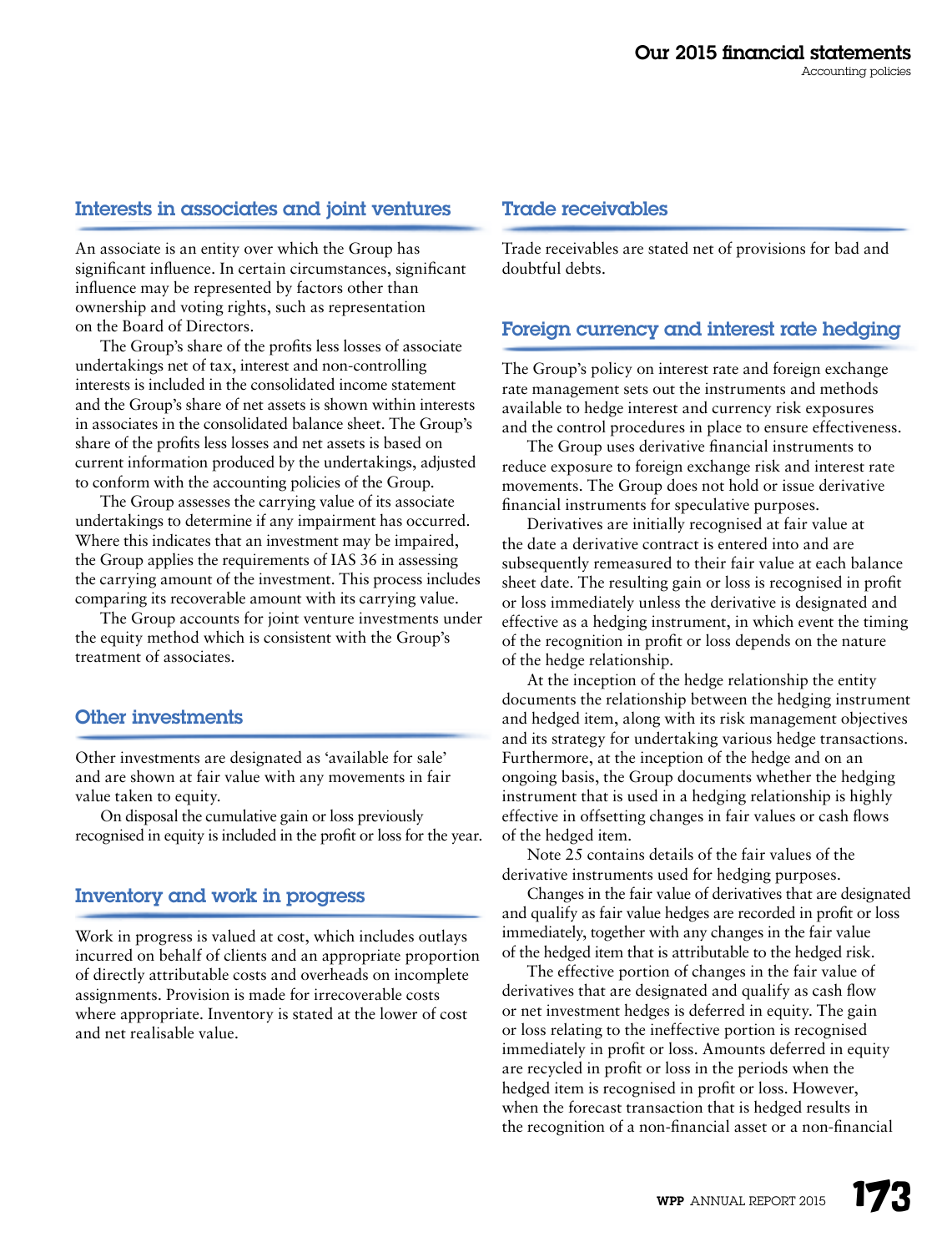liability, the gains and losses previously deferred in equity are transferred from equity and included in the initial measurement of the cost of the asset or liability.

Hedge accounting is discontinued when the hedging instrument expires or is sold, terminated, or exercised, or no longer qualifies for hedge accounting. At that time, any cumulative gain or loss on the hedging instrument recognised in equity is retained in equity until the forecast transaction occurs. If a hedged transaction is no longer expected to occur, the net cumulative gain or loss recognised in equity is transferred to net profit or loss for the period.

Derivatives embedded in other financial instruments or other host contracts are treated as separate derivatives when their risks and characteristics are not closely related to those of host contracts and the host contracts are not carried at fair value with unrealised gains or losses reported in the consolidated income statement.

#### Liabilities in respect of option agreements

Option agreements that allow the Group's equity partners to require the Group to purchase a non-controlling interest are treated as derivatives over equity instruments and are recorded in the consolidated balance sheet initially at the present value of the redemption amount in accordance with IAS 32 Financial Instruments: Presentation and subsequently measured at fair value in accordance with IAS 39 Financial Instruments: Recognition and Measurement. The movement in the fair value is recognised as income or expense within revaluation of financial instruments in the consolidated income statement.

#### Derecognition of financial liabilities

In accordance with IAS 39 Financial Instruments: Recognition and Measurement, a financial liability of the Group is only released to the consolidated income statement when the underlying legal obligation is extinguished.

#### Convertible debt

Convertible debt is assessed according to the substance of the contractual arrangements and is classified into liability and equity elements on the basis of the initial fair value of the liability element. The difference between this figure and the cash received is classified as equity.

The consolidated income statement charge for the finance cost is spread evenly over the term of the convertible debt so that at redemption the liability equals the redemption value.

#### Other debt

Other interest-bearing debt is recorded at the proceeds received, net of direct issue costs.

#### Borrowing costs

Finance costs of borrowing are recognised in the consolidated income statement over the term of those borrowings.

#### Revenue recognition

Revenue comprises commission and fees earned in respect of amounts billed. Direct costs include fees paid to external suppliers where they are retained to perform part or all of a specific project for a client and the resulting expenditure is directly attributable to the revenue earned. Revenue is stated exclusive of VAT, sales taxes and trade discounts.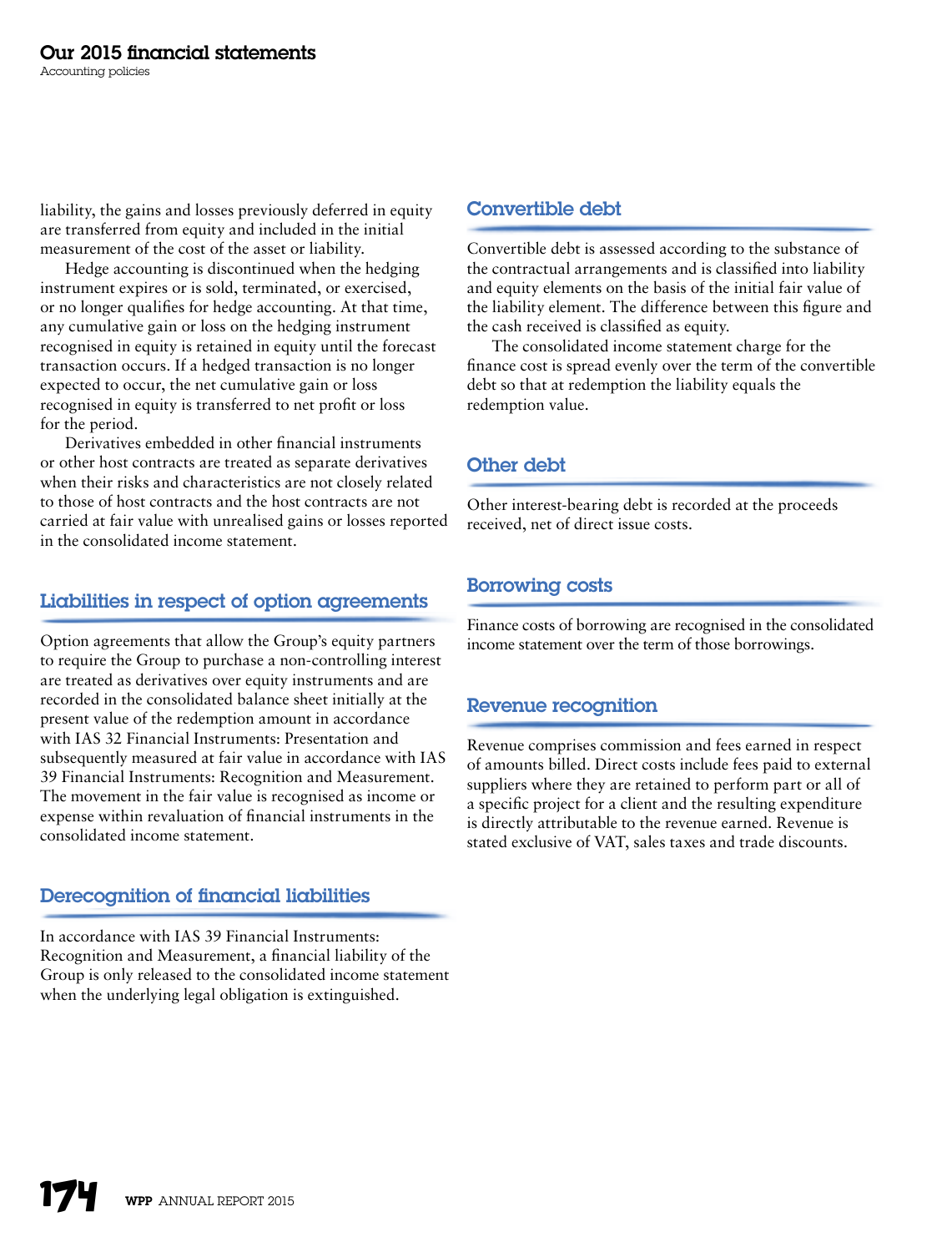#### Advertising and Media Investment Management

Revenue is typically derived from commissions on media placements and fees for advertising services. Revenue may consist of various arrangements involving commissions, fees, incentive-based revenue or a combination of the three, as agreed upon with each client.

Revenue is recognised when the service is performed, in accordance with the terms of the contractual arrangement. The amount of revenue recognised depends on whether we act as an agent or as a principal in an arrangement with a client. Where we act as an agent, the revenue recorded is the net amount retained when the fee or commission is earned. Although the Group may bear credit risk in respect of these activities, the arrangements with our clients are such that we consider that we are acting as an agent on their behalf. In such cases, costs incurred with external suppliers (such as media suppliers) are excluded from our revenue. Where the Group acts as a principal and contracts directly with suppliers for media payments and production costs, the revenue recorded is the gross amount billed.

Incentive-based revenue typically comprises both quantitative and qualitative elements; on the element related to quantitative targets, revenue is recognised when the quantitative targets have been achieved; on the element related to qualitative targets, revenue is recognised when the incentive is received or receivable.

The Group receives volume rebates from certain suppliers for transactions entered into on behalf of clients that, based on the terms of the relevant contracts and local law, are either remitted to clients or retained by the Group. If amounts are passed on to clients they are recorded as liabilities until settled or, if retained by the Group, are recorded as revenue when earned.

#### Data Investment Management

Revenue recognised in proportion to the level of service performed for market research contracts is based on proportional performance. In assessing contract performance, both input and output criteria are reviewed. Costs incurred are used as an objective input measure of performance. The primary input of all work performed under these arrangements is labour. As a result of the relationship between labour and cost, there is normally a direct relationship between costs incurred and the proportion of the contract performed to date. Costs incurred as a proportion of expected total costs is used as an initial proportional performance measure. This indicative proportional performance measure is subsequently validated against other more subjective criteria (i.e. relevant output measures) such as the percentage of interviews completed, percentage of reports delivered to a client and the achievement of any project milestones stipulated in the contract. In the event of divergence between the objective and more subjective measures, the more subjective measures take precedence since these are output measures.

While most of the studies provided in connection with the Group's market research contracts are undertaken in response to an individual client's or group of clients' specifications, in certain instances a study may be developed as an off-the-shelf product offering sold to a broad client base. For these transactions, revenue is recognised when the product is delivered. Where the terms of transaction provide for licensing the product on a subscription basis, revenue is recognised over the subscription period on a straight-line basis or, if applicable, based on usage.

Substantially all services are provided on a fixed price basis. Pricing may also include a provision for a surcharge where the actual labour hours incurred in completing a project are significantly above the labour hours quoted in the project proposal. In instances where this occurs, the surcharge will be included in the total revenue base on which to measure proportional performance when the actual threshold is reached provided that collectability is reasonably assured.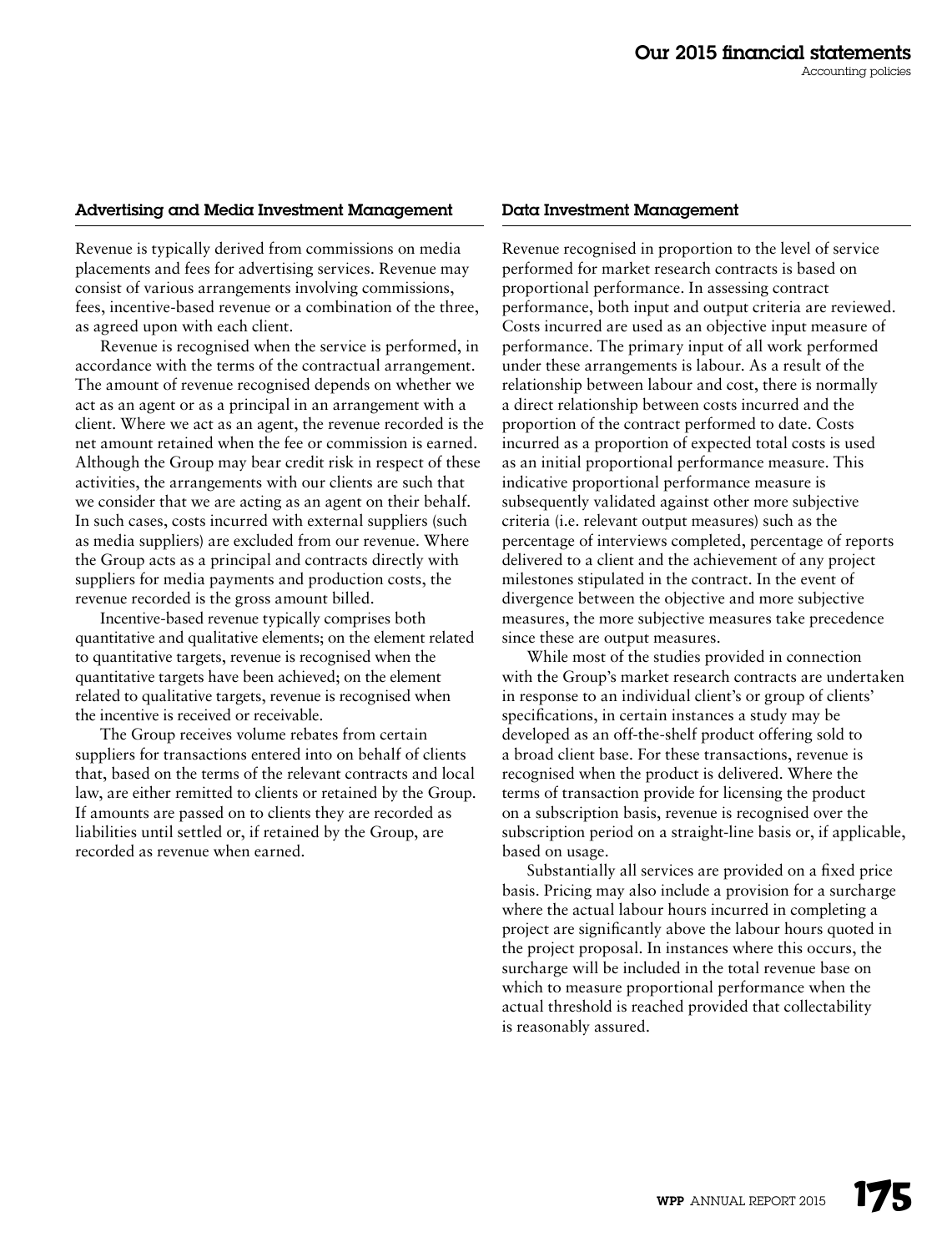#### Public Relations & Public Affairs and Branding & Identity, Healthcare and Specialist Communications

Revenue is typically derived from retainer fees and services to be performed subject to specific agreement. Revenue is recognised when the service is performed, in accordance with the terms of the contractual arrangement. Revenue is recognised on long-term contracts, if the final outcome can be assessed with reasonable certainty, by including in the consolidated income statement revenue and related costs as contract activity progresses.

#### **Taxation**

Corporate taxes are payable on taxable profits at current rates. The tax expense represents the sum of the tax currently payable and deferred tax.

The Group is subject to corporate taxes in a number of different jurisdictions and judgement is required in determining the appropriate provision for transactions where the ultimate tax determination is uncertain. In such circumstances, the Group recognises liabilities for anticipated taxes based on the best information available and where the anticipated liability is both probable and estimable, liabilities are classified as current. Any interest and penalties accrued are included in corporate income taxes both in the consolidated income statement and balance sheet. Where the final outcome of such matters differs from the amount recorded, any differences may impact the income tax and deferred tax provisions in the period in which the final determination is made.

The tax laws that apply to the Group's subsidiaries may be amended by the relevant tax authorities. Such potential amendments are regularly monitored and adjustments are made to the Group's tax liabilities and deferred tax assets and liabilities where necessary.

The tax currently payable is based on taxable profit for the year. Taxable profit differs from net profit as reported in the consolidated income statement because it excludes items of income or expense that are taxable or deductible in other years and it further excludes items that are never taxable or deductible. The Group's liability for current tax is calculated using tax rates that have been enacted or substantively enacted by the balance sheet date.

The Group has revised its tax accounting policy to classify all income tax creditors as current liabilities. The Group believes this provides a more relevant

presentation, whilst having no impact on the timing of expected cash flows. Accordingly, the consolidated balance sheets at 31 December 2014 and 31 December 2013 have been restated to reclassify £441.2 million and £362.6 million respectively of corporate income tax payable from non-current liabilities to current liabilities.

Deferred tax is the tax expected to be payable or recoverable on differences between the carrying amounts of assets and liabilities in the financial statements and the corresponding tax bases used in the computation of taxable profit, and is accounted for using the balance sheet liability method. Deferred tax liabilities are recognised for all taxable temporary differences unless specifically excepted by IAS 12 Income Taxes. Deferred tax is charged or credited in the consolidated income statement, except when it relates to items charged or credited to other comprehensive income or directly to equity, in which case the deferred tax is also dealt with in other comprehensive income or equity. Deferred tax assets are recognised to the extent that it is probable that taxable profits will be available against which deductible temporary differences can be utilised, which can require the use of accounting estimation and the exercise of judgement. Such assets and liabilities are not recognised if the temporary difference arises from the initial recognition of goodwill or other assets and liabilities (other than in a business combination) in a transaction that affects neither the taxable profit nor the accounting profit.

The carrying amount of deferred tax assets is reviewed at each balance sheet date and reduced to the extent that it is no longer probable that sufficient taxable profits will be available to allow all or part of the asset to be recovered.

Deferred tax liabilities are recognised for taxable temporary differences arising on investments in subsidiaries and associates, and interests in joint ventures, except where the Group is able to control the reversal of the temporary difference and it is probable that the temporary difference will not reverse in the foreseeable future.

Deferred tax assets and liabilities are offset when there is a legally enforceable right to set off current tax assets against current tax liabilities and when they relate to income taxes levied by the same taxation authority and the Group intends to settle its current tax assets and liabilities on a net basis.

Deferred tax is calculated at the tax rates that are expected to apply in the period when the liability is settled or the asset is realised based on enacted or substantively enacted legislation.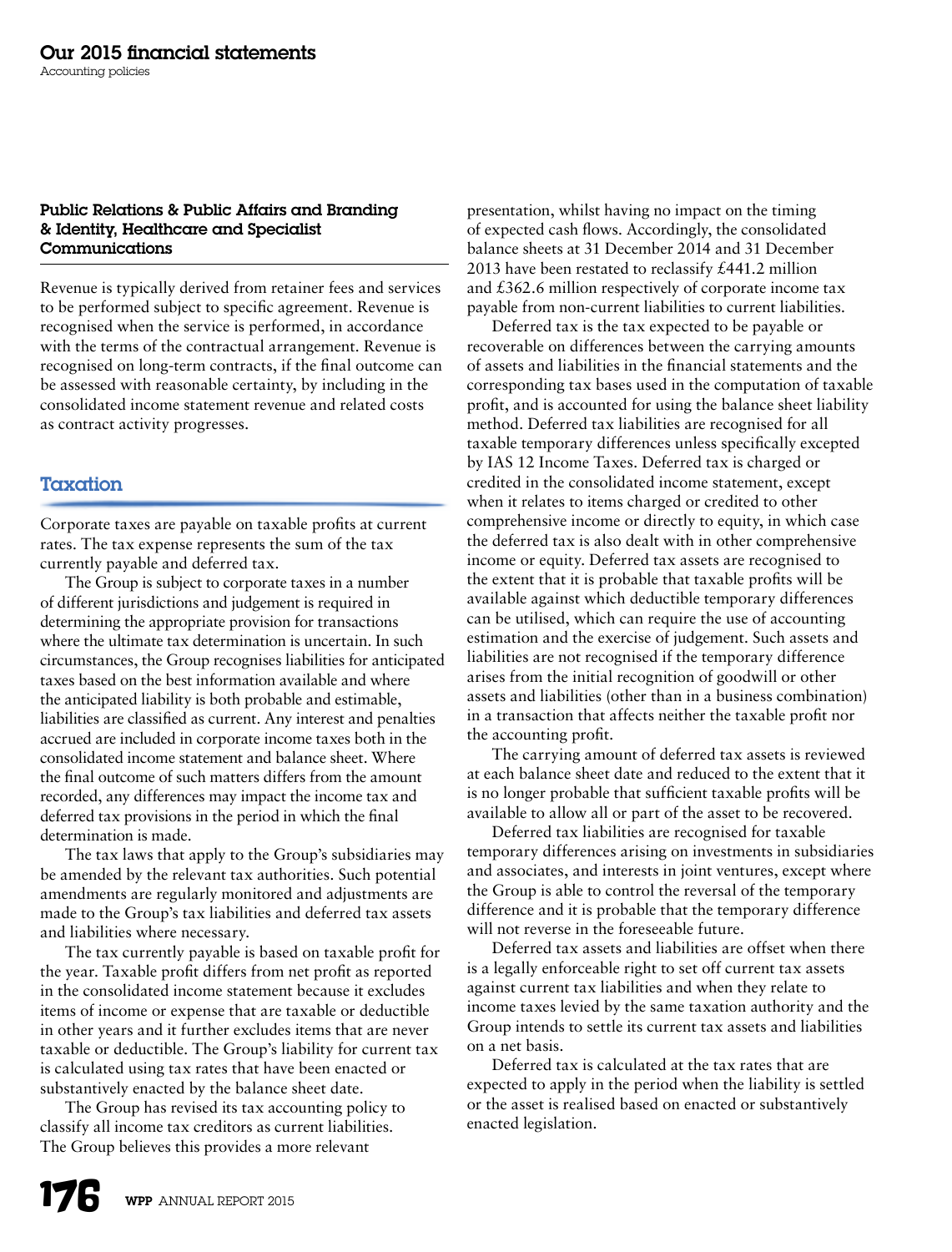#### Retirement benefit costs

The Group accounts for retirement benefit costs in accordance with IAS 19 Employee Benefits.

For defined contribution plans, contributions are charged to the consolidated income statement as payable in respect of the accounting period.

For defined benefit plans the amounts charged to operating profit are the current service costs, past service costs, administrative expenses and gains and losses on settlements and curtailments. They are included as part of staff costs. Past service costs are recognised immediately in the consolidated income statement when the related plan amendment occurs. Net interest expense is calculated by applying the discount rate to the recognised overall surplus or deficit in the plan.

Actuarial gains and losses are recognised immediately in the consolidated statement of comprehensive income.

Where defined benefit plans are funded, the assets of the plan are held separately from those of the Group, in separate independently managed funds. Pension plan assets are measured at fair value and liabilities are measured on an actuarial basis using the projected unit method and discounted at a rate equivalent to the current rate of return on a high-quality corporate bond of equivalent currency and term to the plan liabilities. The actuarial valuations are obtained at least triennially and are updated at each balance sheet date.

Recognition of a surplus in a defined benefit plan is limited based on the economic gain the Company is expected to benefit from in the future by means of a refund or reduction in future contributions to the plan, in accordance with IAS 19.

#### Finance leases

Assets held under finance leases are recognised as assets of the Group at the inception of the lease at the lower of their fair value and the present value of the minimum lease payments. Depreciation on leased assets is charged to the consolidated income statement on the same basis as owned assets. Leasing payments are treated as consisting of capital and interest elements and the interest is charged to the consolidated income statement as it is incurred.

#### Operating leases

Operating lease rentals are charged to the consolidated income statement on a straight-line basis over the lease term. Any premium or discount on the acquisition of a lease is spread over the life of the lease on a straight-line basis.

# Translation of foreign currencies

Foreign currency transactions arising from normal trading activities are recorded at the rates in effect at the date of the transaction. Monetary assets and liabilities denominated in foreign currencies at the year end are translated at the year-end exchange rate. Foreign currency gains and losses are credited or charged to the consolidated income statement as they arise.

The income statements of overseas subsidiary undertakings are translated into pounds sterling at average exchange rates and the year-end net assets of these companies are translated at year-end exchange rates.

Exchange differences arising from retranslation of the opening net assets and on foreign currency borrowings (to the extent that they hedge the Group's investment in such operations) are reported in the consolidated statement of comprehensive income.

Goodwill and fair value adjustments arising on the acquisition of a foreign entity are treated as assets and liabilities of the foreign entity and translated at the closing rate.

#### Share-based payments

The Group issues equity-settled share-based payments (including share options) to certain employees and accounts for these awards in accordance with IFRS 2 Share-Based Payment. Equity-settled share-based payments are measured at fair value (excluding the effect of non-marketbased vesting conditions) at the date of grant. Details regarding the fair value of equity settled share-based transactions are set out in notes 22 and 26.

The fair value determined at the grant date is recognised in the consolidated income statement as an expense on a straight-line basis over the relevant vesting period, based on the Group's estimate of the number of shares that will ultimately vest and adjusted for the effect of non-marketbased vesting conditions.